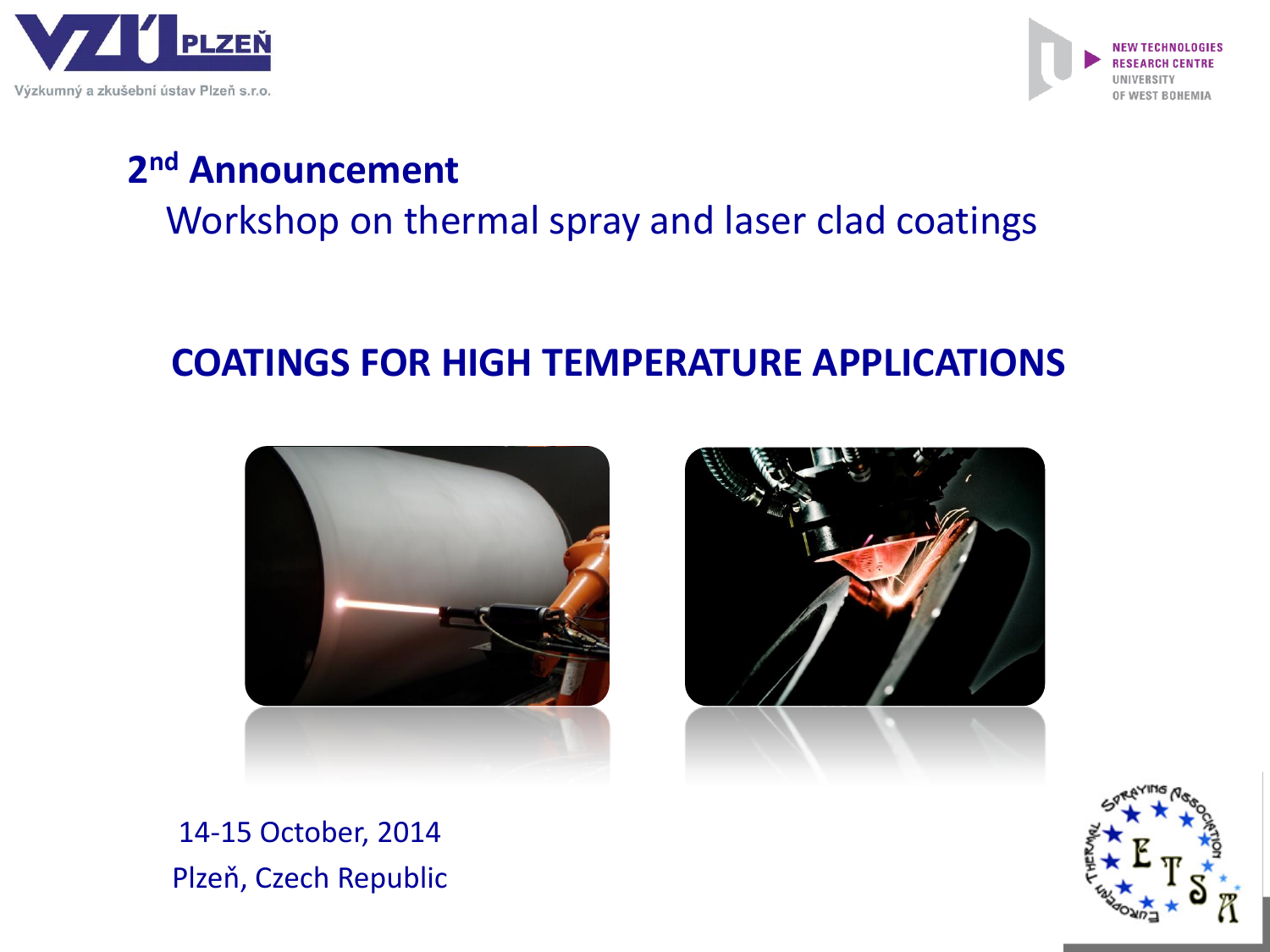

Výzkumný a zkušební ústav Plzeň s.r.o.





#### **MAIN OBJECTIVES**

The objective of the workshop is to present the insight to the principle, technical aspects and applications potential in the high temperature conditions of the two modern technologies of thick coatings deposition: thermal spraying and laser cladding. The basics, required manufacturing and technological conditions as well as the case studies will be presented by the most relevant speakers. The comparison of the two related technologies, in many cases competitive, will bring deeper understanding of the field of coatings for high temperature applications



#### **WHO SHOULD ATTEND**

Managers of sophisticated productions, product development and design engineers, technologist, scientists, lecturers and students interested in the field of surface engineering.

**NEW TECHNOLOGIES RESEARCH CENTRE UNIVERSITY** OF WEST BOHEMIA

> **LANGUAGE**  English

**REGISTRATION**

Please contact:

Šárka Houdková [houdkova@vzuplzen.cz](mailto:houdkov@vzuplzen.cz)

New Technologies Research Centre University of West Bohemia Univerzitní 8 Plzeň, 306 14 Czech Republic

> Tel: +420 377 634 818 Fax: +420 377 634 702

**REGISTRATION DEADLINE** July 30th, 2014

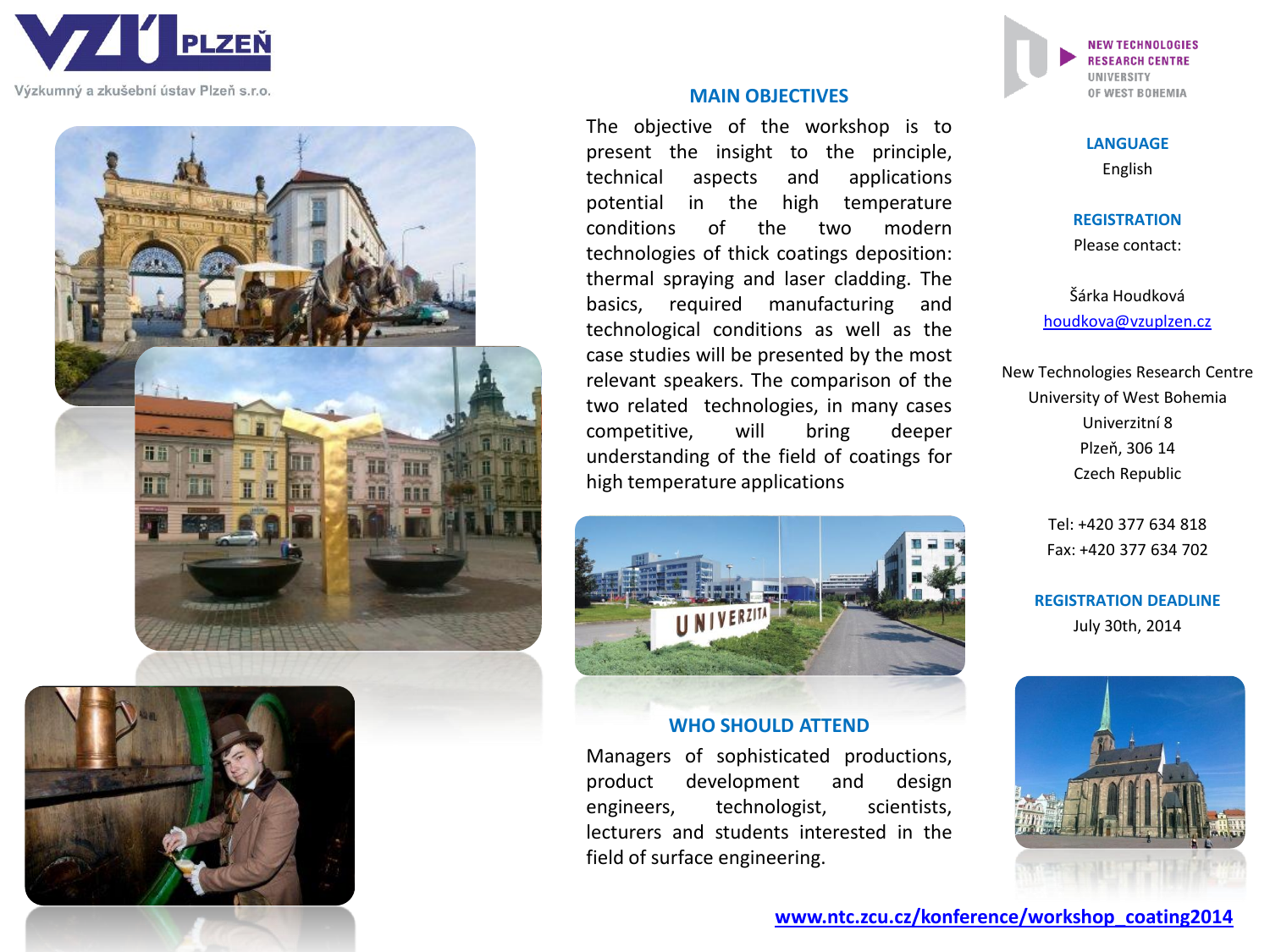## **SPEAKERS AND TOPICS**

**Prof. Lech Pawlowski** (UniLim, France) Laser treatment of films and coatings

**Prof. Petri Vuoristo** (TUT, Finland)

Comparison of properties of coatings for high temperatures by advanced laser cladding and thermal spray technologies

**Prof. Pavel Chráska** (IPP AS CR, Czech Republic) Coatings for glass industry

**Prof. Wojciech Zorawski** (TU Kielce, Poland)

Microstructure and Mechanical Properties of Axial-Injection Suspension Plasma Sprayed ZrO2- 8Y2O3 coatings"

**Dr. Giovanni Bolleli** (Unimore, Italy)

Tribology of metallic and hard metal thermal spray coatings at high temperature

**Dr. Gerd Paczlowski** (CTU Chemnitz, Germany)

Thermomechanical post-treatment of thermal sprayed coatings on stainless steel substrate to increase the tribological durability



**Dr. Michael Lutz Berger** (IWS Dresden, Germany)

Behavior of hardmetal compositions during spraying and high temperature coating service

**Dr. Sophie Costil** (UTBM, France)

Thermal spraying and hybrid processes: the use of laser technology

**Dr. Tomáš Chráska** (IPP AS CR, , Czech Republic) Properties of Novel Hybrid Water/Gas DC Arc Plasma Torch

**Dr. Radek Enžl** (Sulzer Metco, Germany)

Improving Plasma Spray Efficiency Through the Application of Advanced Cascade Gun Technology

**Dr. Michaela Prantnerová** (VZU Plzen, Czech Republic)

HVOF coatings for power industry

**Ondřej Soukup** (LaserTherm, Czech Republic)

Laser processing using high power diode lasers in heavy industry





#### **WORSKSHOP FEES**

For ETSA members – 160 Eur or 4500 Kč For non-members – 180 Eur or 5000 Kč

#### **PAYMENT DETAILS**

Payment in Euros: IBAN:CZ5455000000001063008661 B.I.C.:RZBCCZPP Note for the recipient: participants name

Payment in CZK: Account number: 106 300 8645 / 5500, Raiffeisenbank, a.s. Var. symb: 47718684 Note for the recipient: participants name

> **PAYMENT DEADLINE** July 30th, 2014

#### **PAYMENT INCLUDES**

Workshop fee Lunches and Cofeebreaks Brewery visit Social dinner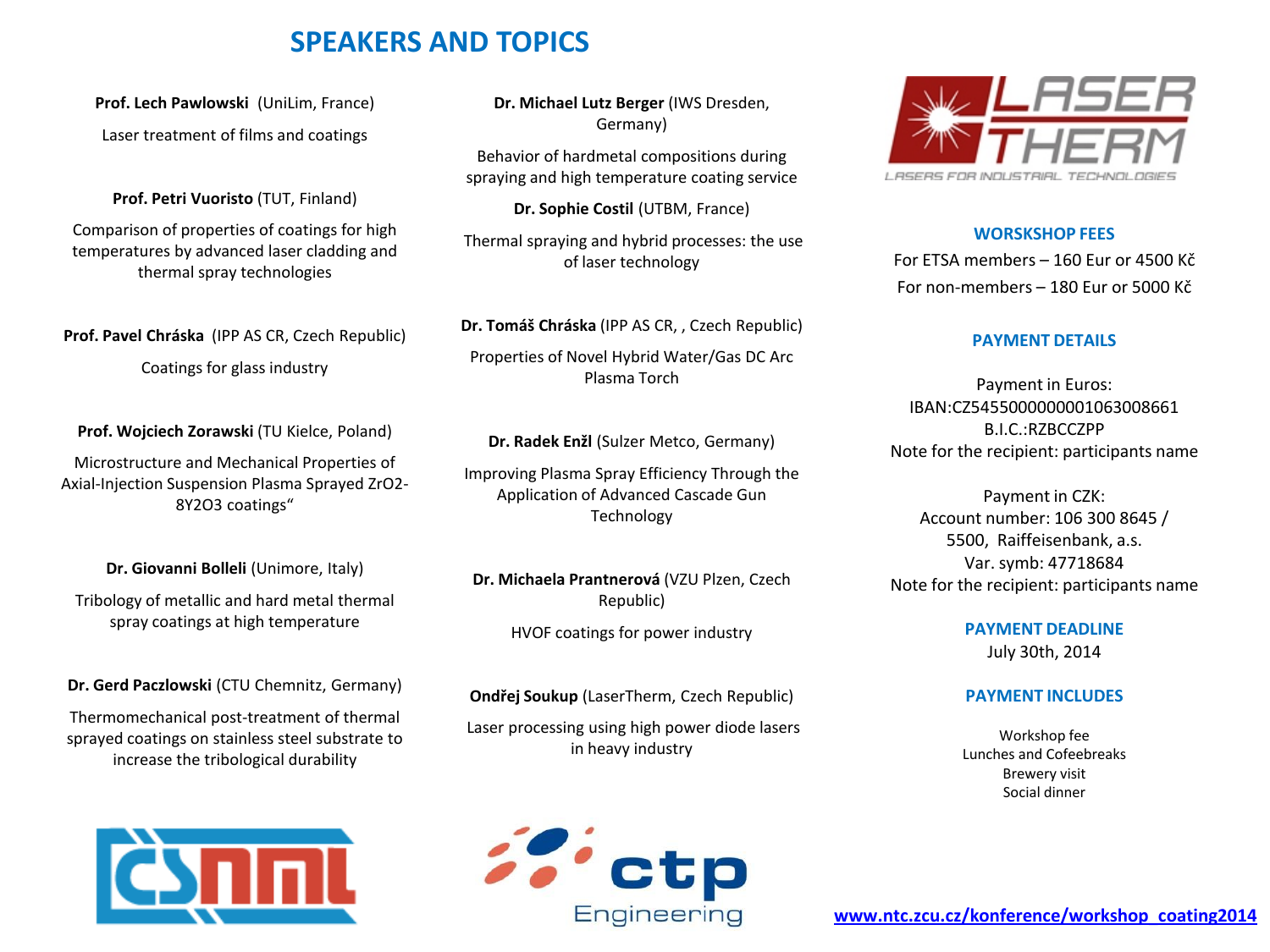## **TRAVEL AND ACCOMODATION IN PLZEŇ**

Travel and accomodation information can be found: http://www.pilsen.eu/tourist/information/transport-to-pilsen/ http://www.pilsen.eu/tourist/stay-and-dine/accommodations/

### **VENUE**

**Vědeckotechnický park Plzeň, a.s.** Teslova 3 301 00 Plzeň

#### **HOW TO GET THERE**

Bus no. 15,18,29,30 – Bus stop Borská pole 5 minutes walk





**[www.ntc.zcu.cz/konference/workshop\\_coating2014](http://www.ntc.zcu.cz/konference/workshop_coating2014)**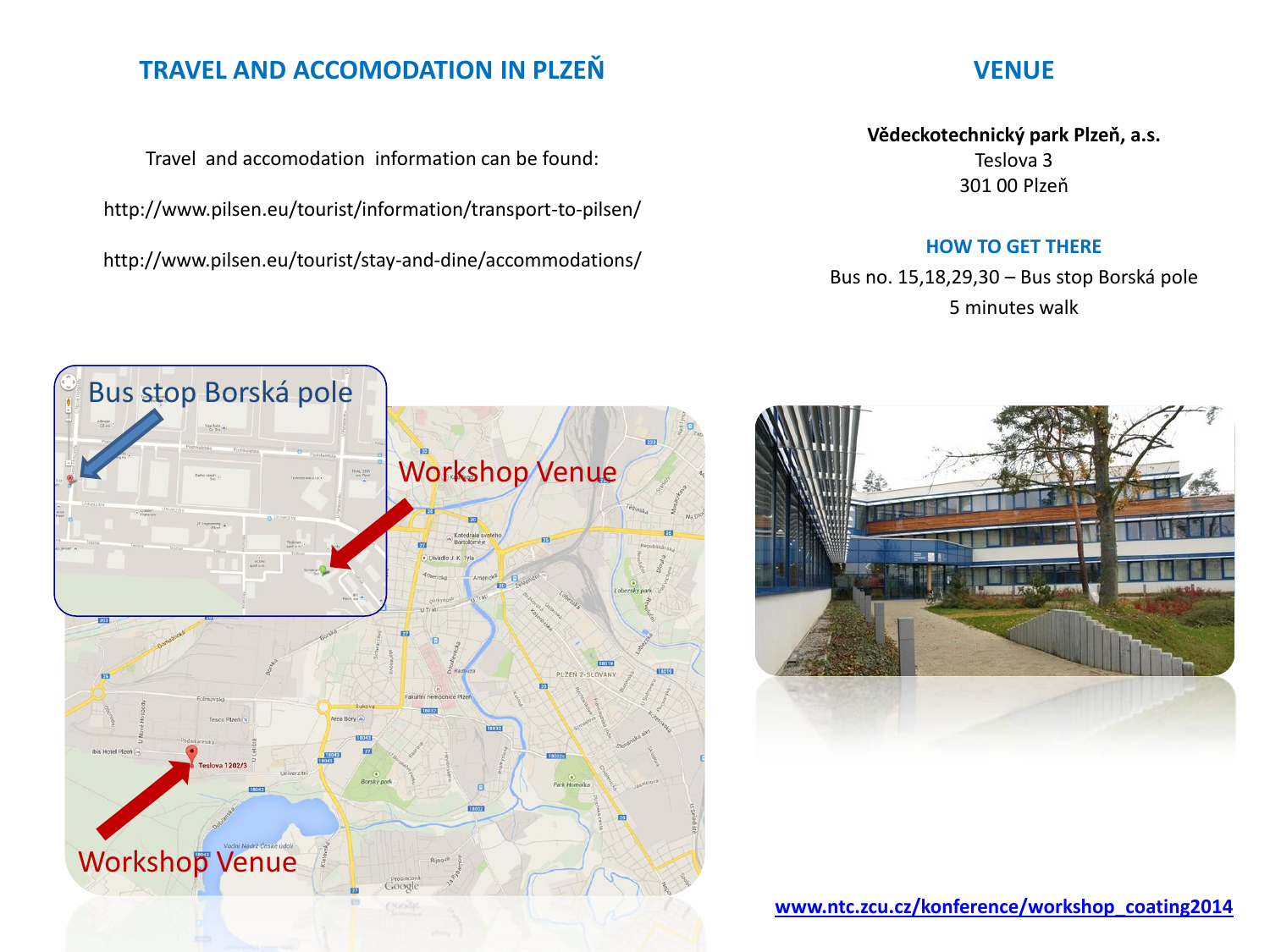## **Workshop on thermal spray and laser clad coatings COATINGS FOR HIGH TEMPERATURE APPLICATIONS 14-15 October, 2014, Plzeň, Czech Republic**

### **Program**

## **Thuesday 14th October**

| $8:30 - 9:30$ | Registration                                          |                                                                                                                           |
|---------------|-------------------------------------------------------|---------------------------------------------------------------------------------------------------------------------------|
| 9:30-9:45     | <b>Lech Pawlowski</b>                                 | Opening; ETSA presentation                                                                                                |
| 9:45-10:30    | Pavel Chráska                                         | Thermal Coatings for Glass Industry                                                                                       |
| 10:30-11:15   | Tomáš Chráska                                         | Properties of Novel Hybrid Water/Gas DC Arc Plasma Torch                                                                  |
| 11:15-11:30   | Coffebreak                                            |                                                                                                                           |
| 11:30-12:15   | <b>Michael Lutz Berger</b>                            | Material aspects of thermal spraying of hardmetal<br>compositions                                                         |
| 12:15-13:00   | Giovanni Bolelli                                      | Tribology of metallic and hardmetal thermal spray coatings at<br>high temperature                                         |
| 13:00-13:45   | Lunch break                                           |                                                                                                                           |
| 13:45-14:30   | Wojciech Zorawski                                     | Microstructure and Mechanical Properties of Axial-Injection<br>Suspension Plasma Sprayed ZrO <sub>2</sub> -8Y2O3 coatings |
| 14:30-15:15   | <b>Radek Enžl</b>                                     | Improving Plasma Spray Efficiency Through the Application of<br><b>Advanced Cascade Gun Technology</b>                    |
| 15:15-15:30   | Coffebreak                                            |                                                                                                                           |
| 15:30-16:15   | Michaela Prantnerová HVOF coatings for power industry |                                                                                                                           |
| 17:00         | Pilsen Urquel Brewery visit                           |                                                                                                                           |
| 19:00         | Workshop dinner                                       |                                                                                                                           |